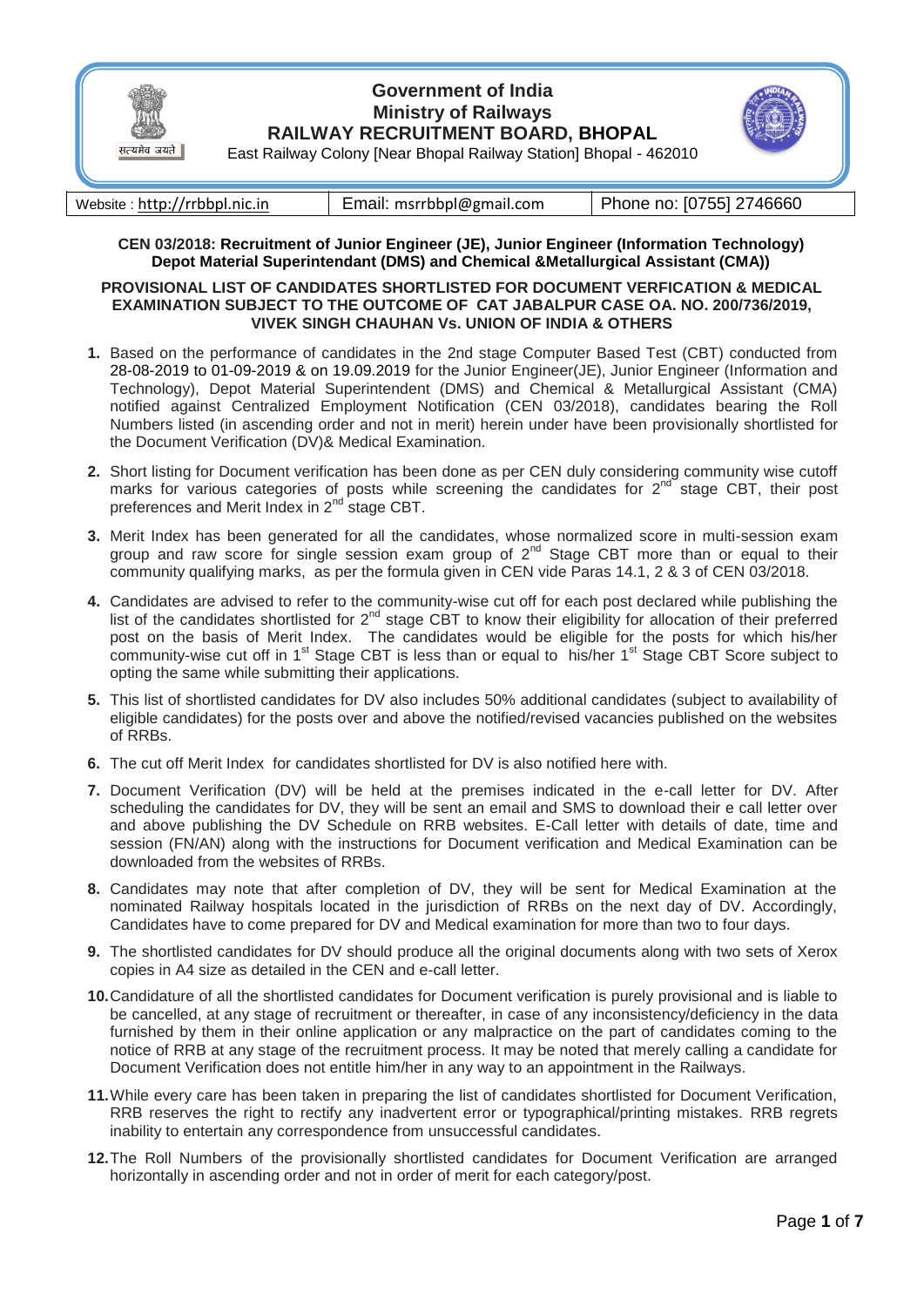- **13.**Regarding Medical Examination, candidates are advised that after completion of DV, medical examination will be carried out by Railway Hospital/Health Unit. Candidates have to pay the prescribed medical fee of Rs 24/- only. There are no other charges to be paid to the Hospitals/Health Unit for the medical examination. In rare cases, where the investigation like CT Scan, Ultra Sound, tests to rule out refractive eye surgery etc., have to be carried out for which necessary facility is not available in the Railway Hospital/Health Unit, then for such investigation, candidates may have to make the requisite payment to the concerned laboratory/hospital.
- **14.**Candidates may note that all the recruitment related activities by Railways is purely on merit basis only and candidates are not required to make any payment to any authorities other than the prescribed Medical Examination fee of Rs.24/-
- **15.**Important: Beware of the touts who may misguide the candidates with false promises of getting them selected for the job on illegal consideration. The recruitment process in the RRB exams is fully computerized and the selection is based purely on the merit of candidates.
- **16.**Candidates are advised to regularly visit RRB's official website for the updates.

| 153812292211155 | 153812293291303 | 153812294021261 | 153812294281228 | 153812295061087 |
|-----------------|-----------------|-----------------|-----------------|-----------------|
| 153812297011003 | 153812297011022 | 153812297051123 | 153812297071150 | 153812297321014 |
| 153812298081127 | 153812298131288 | 153812299081129 | 153812301141137 | 153812302151040 |
| 153812303031069 | 153812304141085 | 153812304171205 | 153812307331186 | 153812308081139 |
| 153812308081196 | 153812310021049 | 153812310031176 | 153812310041162 | 153812310061172 |
| 153812310081126 | 153812310111158 | 153812310151038 | 153812310201152 | 153812310251103 |
| 153812311011102 | 153812311021221 | 153812311031235 | 153812311181148 | 153812311231180 |
| 153812311351089 | 153812312021388 | 153812312071378 | 153812312171076 | 153812312171210 |
| 153812312311446 | 153812312331442 | 153813220061207 | 153813220341234 | 153813221031148 |
| 153813221091077 | 153813355341199 | 153813363311021 | 153813364201061 | 153813365311172 |
| 153813366161051 | 153813367211068 | 153813381141197 | 153813381301155 | 153813382251082 |
| 153813384121005 | 153813402141139 | 153814190241195 | 153814198321303 | 153815218011050 |
| 153815218021159 | 153815218031122 | 153815218041132 | 153815218051022 | 153815218071079 |
| 153815218081165 | 153815218091004 | 153815218091016 | 153815218111092 | 153815218111149 |
| 153815218121058 | 153815218141010 | 153815218141028 | 153815218151019 | 153815218151057 |
| 153815218151177 | 153815218161180 | 153815218181121 | 153815218191020 | 153815218191073 |
| 153815218191126 | 153815218201039 | 153815218211118 | 153815218211200 | 153815218221038 |
| 153815218221092 | 153815218221100 | 153815218221136 | 153815218221162 | 153815218231042 |
| 153815218241052 | 153815218241105 | 153815218261142 | 153815218271088 | 153815218281014 |
| 153815218281065 | 153815218281176 | 153815218291105 | 153815218301055 | 153815218301075 |
| 153815218311167 | 153815218321156 | 153815218331134 | 153815218331170 | 153815218341021 |
| 153815218341042 | 153815218341189 | 153815218351171 | 153815219011018 | 153815219011084 |
| 153815219021037 | 153815219021125 | 153815219021244 | 153815219081005 | 153815219091129 |
| 153815219121127 | 153815219131084 | 153815219131085 | 153815219131137 | 153815219141099 |
| 153815219141126 | 153815219141129 | 153815219151128 | 153815219171036 | 153815219181094 |
| 153815219181114 | 153815219201074 | 153815219201139 | 153815219231109 | 153815219241079 |
| 153815219241137 | 153815219261055 | 153815219261113 | 153815219261142 | 153815219271021 |

#### **Combined List of candidates shortlisted for DV for the posts of JE, DMS & CMA**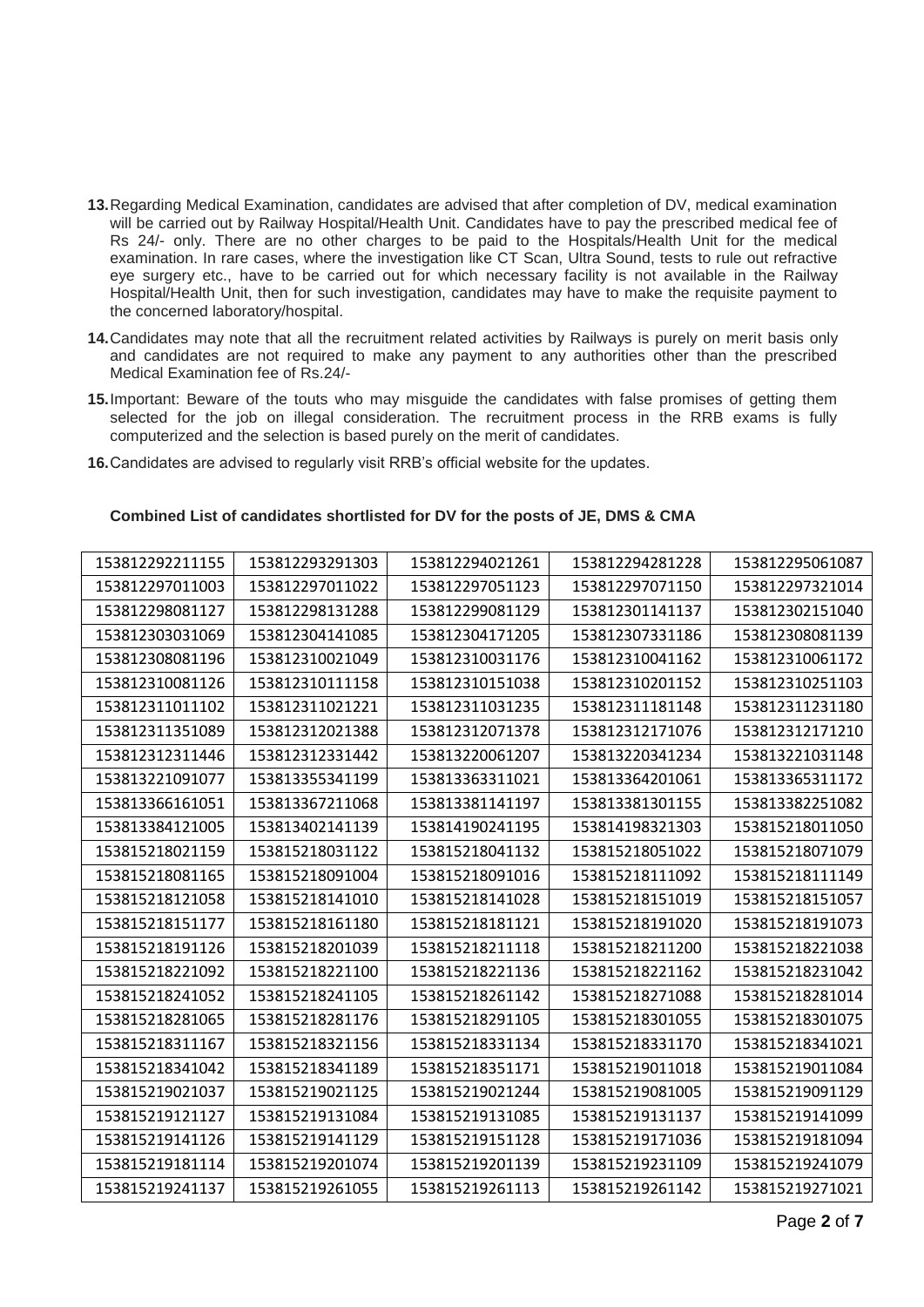| 153815219271025 | 153815219311013 | 153815219321137 | 153815219331050 | 153815219341042 |
|-----------------|-----------------|-----------------|-----------------|-----------------|
| 153815219351046 | 153815219351139 | 153815222011078 | 153815222011153 | 153815222011167 |
| 153815222011303 | 153815222021102 | 153815222031099 | 153815222031231 | 153815222031331 |
| 153815222041076 | 153815222041249 | 153815222051190 | 153815222061320 | 153815222071095 |
| 153815222081306 | 153815222091025 | 153815222091148 | 153815222101018 | 153815222101116 |
| 153815222101161 | 153815222101219 | 153815222101245 | 153815222111008 | 153815222121147 |
| 153815222131080 | 153815222141145 | 153815222151379 | 153815222161143 | 153815222161199 |
| 153815222171158 | 153815222171252 | 153815222181045 | 153815222181133 | 153815222181375 |
| 153815222191183 | 153815222191233 | 153815222201023 | 153815222221084 | 153815222221113 |
| 153815222231314 | 153815222231333 | 153815222241072 | 153815222241109 | 153815222251349 |
| 153815222251383 | 153815222261281 | 153815222271157 | 153815222281222 | 153815222291346 |
| 153815222301345 | 153815222311052 | 153815222311118 | 153815222311357 | 153815222321189 |
| 153815222321282 | 153815222331015 | 153815222341011 | 153815222341314 | 153815222351058 |
| 153815223021092 | 153815223031005 | 153815223031131 | 153815223041078 | 153815223041299 |
| 153815223051180 | 153815223061037 | 153815223081119 | 153815223081170 | 153815223091209 |
| 153815223101003 | 153815223101044 | 153815223111193 | 153815223121045 | 153815223121246 |
| 153815223141031 | 153815223151013 | 153815223151269 | 153815223161115 | 153815223161220 |
| 153815223181191 | 153815223211198 | 153815223221008 | 153815223231042 | 153815223241036 |
| 153815223271032 | 153815223271200 | 153815223281242 | 153815223281276 | 153815223281283 |
| 153815223291019 | 153815223291111 | 153815223301006 | 153815223301043 | 153815223301192 |
| 153815223321139 | 153815223321183 | 153815223331063 | 153815224011259 | 153815224011359 |
| 153815224021079 | 153815224021222 | 153815224021231 | 153815224031104 | 153815224041055 |
| 153815224041072 | 153815224051153 | 153815224071255 | 153815224071315 | 153815224071330 |
| 153815224081058 | 153815224081201 | 153815224091217 | 153815224101053 | 153815224111109 |
| 153815224111293 | 153815224111389 | 153815224121145 | 153815224131108 | 153815224141223 |
| 153815224161256 | 153815224161313 | 153815224161346 | 153815224171352 | 153815224191399 |
| 153815224201046 | 153815224201105 | 153815224201314 | 153815224201393 | 153815224211083 |
| 153815224211201 | 153815224211256 | 153815224221157 | 153815224221226 | 153815224231001 |
| 153815224231002 | 153815224231078 | 153815224231195 | 153815224241147 | 153815224241255 |
| 153815224251069 | 153815224251288 | 153815224261071 | 153815224261153 | 153815224261262 |
| 153815224271014 | 153815224271078 | 153815224271201 | 153815224271261 | 153815224281110 |
| 153815224281168 | 153815224291303 | 153815224291383 | 153815224321082 | 153815224331325 |
| 153815225011082 | 153815225011211 | 153815225021023 | 153815225021121 | 153815225021151 |
| 153815225031068 | 153815225031115 | 153815225031213 | 153815225041187 | 153815225051212 |
| 153815225081149 | 153815225091253 | 153815225101217 | 153815225121151 | 153815225121170 |
| 153815225131241 | 153815225151064 | 153815225151239 | 153815225171034 | 153815225171102 |
| 153815225191042 | 153815225191133 | 153815225201192 | 153815225201214 | 153815225211132 |
| 153815225221181 | 153815225231023 | 153815225231290 | 153815225241152 | 153815225251077 |
| 153815225251080 | 153815225261274 | 153815225301066 | 153815225301166 | 153815225311011 |
| 153815225341010 | 153815225341207 | 153815225341214 | 153815225341308 | 153815225351224 |
| 153815226011201 | 153815226031161 | 153815226051015 | 153815226051039 | 153815226051154 |
| 153815226061083 | 153815226071159 | 153815226081160 | 153815226081216 | 153815226091006 |
| 153815226091075 | 153815226101220 | 153815226121097 | 153815226121268 | 153815226151062 |
| 153815226151235 | 153815226171025 | 153815226171096 | 153815226201099 | 153815226211198 |
| 153815226221090 | 153815226221159 | 153815226221205 | 153815226221229 | 153815226221261 |
| 153815226241065 | 153815226251257 | 153815226261181 | 153815226281082 | 153815226281096 |
| 153815226281206 | 153815226291138 | 153815226291290 | 153815226301005 | 153815226311213 |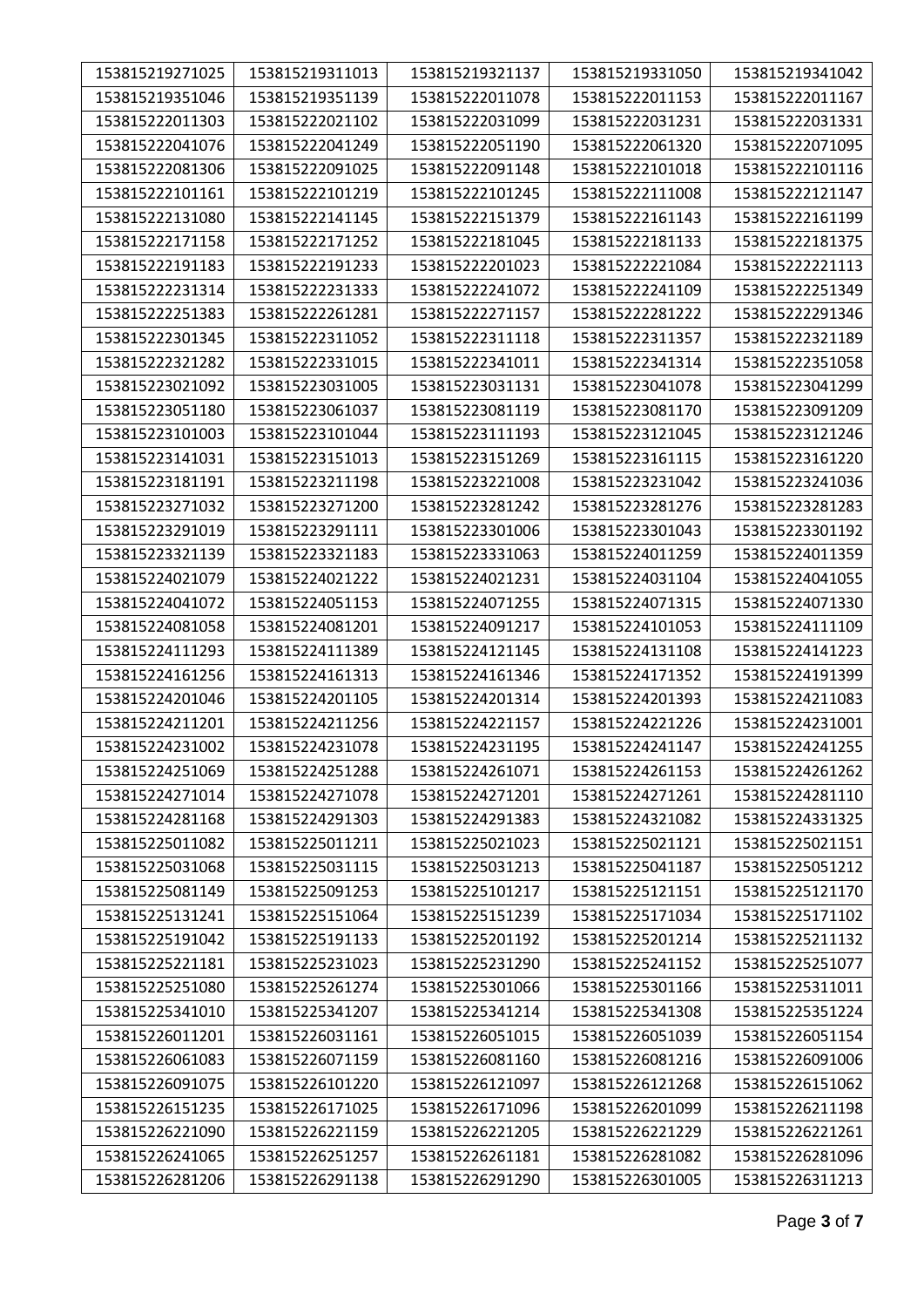| 153815226321194 | 153815226341224 | 153815227011037 | 153815227011149 | 153815227061078 |
|-----------------|-----------------|-----------------|-----------------|-----------------|
| 153815227071015 | 153815227071166 | 153815227101069 | 153815227101076 | 153815227101155 |
| 153815227111039 | 153815227111169 | 153815227121163 | 153815227141014 | 153815227141168 |
| 153815227151025 | 153815227161194 | 153815227181071 | 153815227191142 | 153815227211197 |
| 153815227231077 | 153815227231196 | 153815227241004 | 153815227241092 | 153815227241204 |
| 153815227241211 | 153815227251156 | 153815227261150 | 153815227271045 | 153815227291110 |
| 153815227311120 | 153815227311160 | 153815227311171 | 153815227321112 | 153815227321211 |
| 153815227341113 | 153815228021147 | 153815228051234 | 153815228051240 | 153815228061083 |
| 153815228061184 | 153815228071145 | 153815228091064 | 153815228091099 | 153815228091136 |
| 153815228121208 | 153815228151044 | 153815228151165 | 153815228171099 | 153815228181131 |
| 153815228211150 | 153815228211227 | 153815228221026 | 153815228231073 | 153815228231081 |
| 153815228251223 | 153815228281152 | 153815228301147 | 153815228301165 | 153815228311241 |
| 153815228331251 | 153815228351140 | 153815228351187 | 153815228351189 | 153815422011146 |
| 153815422011182 | 153815422091146 | 153815422091182 | 153815422091247 | 153815422101139 |
| 153815422121127 | 153815422121183 | 153815422131118 | 153815422131239 | 153815422141177 |
| 153815422161122 | 153815422161133 | 153815422161186 | 153815422191045 | 153815422201015 |
| 153815422201016 | 153815422201258 | 153815422211135 | 153815422211165 | 153815422221191 |
| 153815422241140 | 153815422261007 | 153815422261077 | 153815422261192 | 153815422271037 |
| 153815422281075 | 153815422281204 | 153815422301085 | 153815422311005 | 153815422311187 |
| 153815422321166 | 153815422341068 | 153815430011018 | 153815430021024 | 153815430021076 |
| 153815430021150 | 153815430031216 | 153815430031263 | 153815430041188 | 153815430051019 |
| 153815430051070 | 153815430051193 | 153815430061110 | 153815430061198 | 153815430061226 |
| 153815430071226 | 153815430071234 | 153815430071312 | 153815430091085 | 153815430091278 |
| 153815430101163 | 153815430101190 | 153815430121061 | 153815430121213 | 153815430121372 |
| 153815430131076 | 153815430141050 | 153815430141240 | 153815430151010 | 153815430151186 |
| 153815430151200 | 153815430151313 | 153815430151331 | 153815430161309 | 153815430171005 |
| 153815430171111 | 153815430171116 | 153815430171277 | 153815430171313 | 153815430181047 |
| 153815430181326 | 153815430191347 | 153815430211084 | 153815430211266 | 153815430221179 |
| 153815430221380 | 153815430231035 | 153815430231169 | 153815430231228 | 153815430231271 |
| 153815430241151 | 153815430241164 | 153815430241370 | 153815430241384 | 153815430251092 |
| 153815430251228 | 153815430261129 | 153815430261274 | 153815430271159 | 153815430271307 |
| 153815430281054 | 153815430281094 | 153815430291030 | 153815430291300 | 153815430291374 |
| 153815430301237 | 153815430301269 | 153815430311256 | 153815430321078 | 153815430321182 |
| 153815430331161 | 153815430331206 | 153815430341161 | 153815430351042 | 153815430351106 |
| 153815430351371 | 153815431011217 | 153815431011254 | 153815431031033 | 153815431041107 |
| 153815431051058 | 153815431051297 | 153815431061096 | 153815431061296 | 153815431071081 |
| 153815431071185 | 153815431091211 | 153815431131067 | 153815431141214 | 153815431161127 |
| 153815431171028 | 153815431171275 | 153815431181120 | 153815431191288 | 153815431211030 |
| 153815431221098 | 153815431221108 | 153815431231007 | 153815431231068 | 153815431251236 |
| 153815431261244 | 153815431281064 | 153815431301204 | 153815431321052 | 153815431351115 |
| 153815431351193 | 153815431351251 | 153817159201212 | 153817160311043 | 153817162311222 |
| 153817163081011 | 153817164081177 | 153817167301155 | 153817167351326 | 153817168091204 |
| 153819360121162 | 153819361241108 | 153819368161059 | 153819370341159 | 153819373211152 |
| 153819389271130 | 153819390211025 | 153819391121172 | 153819397101142 | 153819447111157 |
| 153824245321072 | 153824250321137 | 153824252121235 | 153824258071072 | 153824260151013 |
| 153824265061052 | 153824267131127 | 153826131111282 | 153826136111184 | 153826136341099 |
| 153826137221019 | 153826138091173 | 153826138231076 | 153826140061195 | 153826142091013 |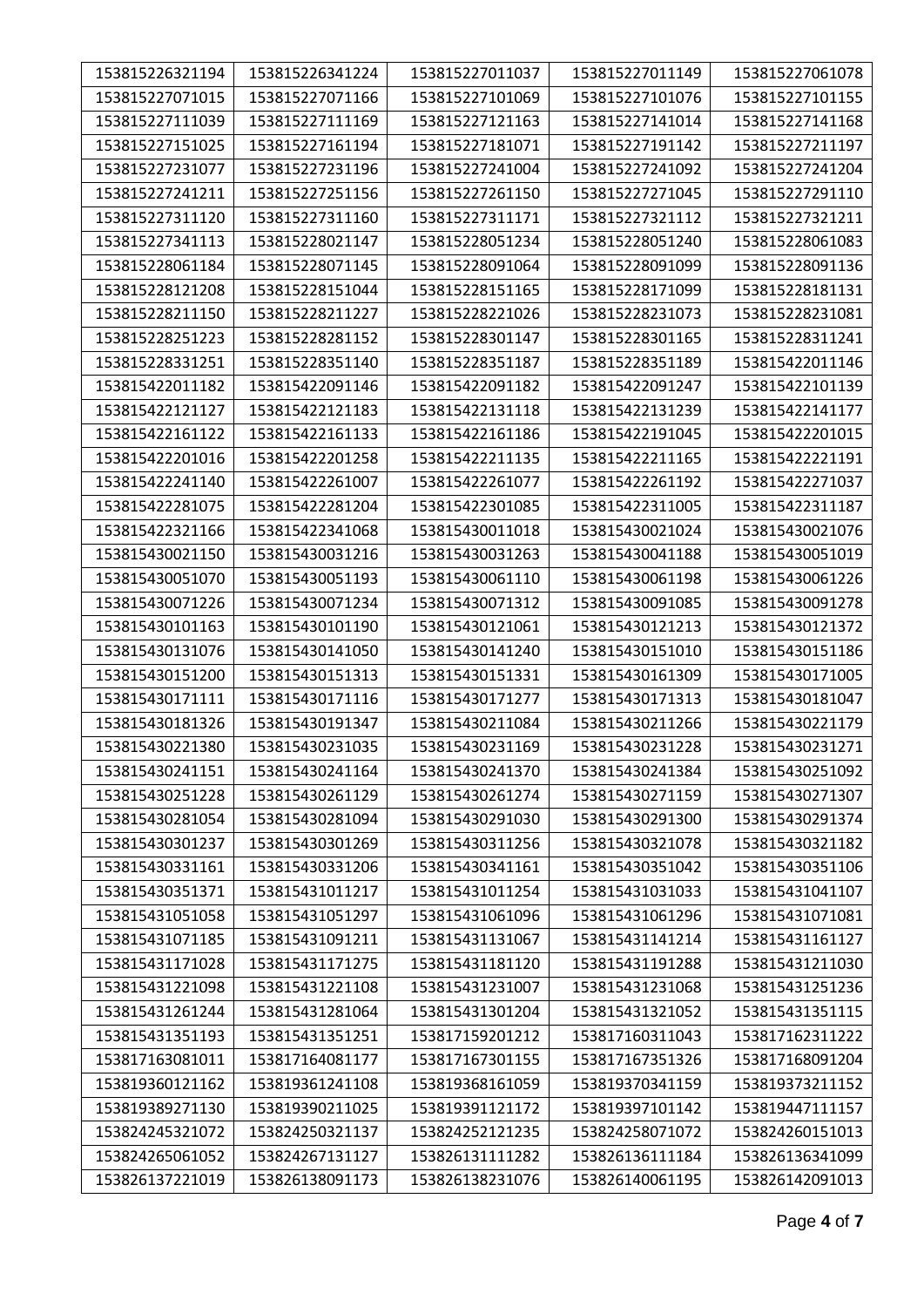| 153826143241151 | 153828120211010 | 153830150161094 | 153830151111075 | 153830151251020 |
|-----------------|-----------------|-----------------|-----------------|-----------------|
| 153830153071095 | 153830154031090 | 153830154311005 | 153830155271015 |                 |

End of the list

Total number of candidates shortlisted:**614**

# Cut off Merit Index for Various Categories of Posts

| Community & ESM Cut off Merit Index for Various Categories of Posts<br><b>ESM</b><br><b>RAILWAY/PU</b><br><b>SC</b><br>CAT_NO<br><b>UR</b><br><b>ST</b><br><b>OBC</b><br><b>UR</b><br>SC.<br><b>ST</b><br><b>WCR</b><br>592.36600<br>1<br>590.69029<br>$\overline{2}$<br><b>WCR</b><br>596.71792<br>388.76663<br>470.13890<br>586.09404<br>3<br><b>WCR</b><br>586.53249<br>457.80864<br>399.86213<br>582.88695<br>3<br><b>WR</b><br>440.69625<br>397.80800<br>583.61587<br>572.60767<br><b>WCR</b><br>615.69987<br>12<br>12<br><b>WR</b><br>612.78299<br>587.67641<br><b>WCR</b><br>14<br>617.31985<br>524.04703<br>488.32400<br>607.82293<br>15<br><b>WCR</b><br>635.34993<br>546.41036<br>502.72824<br>616.30185<br><b>WR</b><br>15<br>626.18247<br>545.96778<br>490.96333<br>607.84776<br><b>WR</b><br>16<br>618.96619<br>518.83425<br>479.11379<br>617.31985<br>17<br><b>WCR</b><br>615.45049<br>523.04918<br>610.47752<br>516.17366<br>394.70555 |            |           |           |           |           |           |  |  |            |  |
|-------------------------------------------------------------------------------------------------------------------------------------------------------------------------------------------------------------------------------------------------------------------------------------------------------------------------------------------------------------------------------------------------------------------------------------------------------------------------------------------------------------------------------------------------------------------------------------------------------------------------------------------------------------------------------------------------------------------------------------------------------------------------------------------------------------------------------------------------------------------------------------------------------------------------------------------------------|------------|-----------|-----------|-----------|-----------|-----------|--|--|------------|--|
|                                                                                                                                                                                                                                                                                                                                                                                                                                                                                                                                                                                                                                                                                                                                                                                                                                                                                                                                                       |            |           |           |           |           |           |  |  |            |  |
|                                                                                                                                                                                                                                                                                                                                                                                                                                                                                                                                                                                                                                                                                                                                                                                                                                                                                                                                                       |            |           |           |           |           |           |  |  | <b>OBC</b> |  |
|                                                                                                                                                                                                                                                                                                                                                                                                                                                                                                                                                                                                                                                                                                                                                                                                                                                                                                                                                       |            |           |           |           |           |           |  |  |            |  |
|                                                                                                                                                                                                                                                                                                                                                                                                                                                                                                                                                                                                                                                                                                                                                                                                                                                                                                                                                       |            |           |           |           |           |           |  |  |            |  |
|                                                                                                                                                                                                                                                                                                                                                                                                                                                                                                                                                                                                                                                                                                                                                                                                                                                                                                                                                       |            |           |           |           |           |           |  |  |            |  |
|                                                                                                                                                                                                                                                                                                                                                                                                                                                                                                                                                                                                                                                                                                                                                                                                                                                                                                                                                       |            |           |           |           |           |           |  |  |            |  |
|                                                                                                                                                                                                                                                                                                                                                                                                                                                                                                                                                                                                                                                                                                                                                                                                                                                                                                                                                       |            |           |           |           |           |           |  |  |            |  |
|                                                                                                                                                                                                                                                                                                                                                                                                                                                                                                                                                                                                                                                                                                                                                                                                                                                                                                                                                       |            |           |           |           |           |           |  |  |            |  |
|                                                                                                                                                                                                                                                                                                                                                                                                                                                                                                                                                                                                                                                                                                                                                                                                                                                                                                                                                       |            |           |           |           |           |           |  |  |            |  |
|                                                                                                                                                                                                                                                                                                                                                                                                                                                                                                                                                                                                                                                                                                                                                                                                                                                                                                                                                       |            |           |           |           |           |           |  |  | 298.87821  |  |
|                                                                                                                                                                                                                                                                                                                                                                                                                                                                                                                                                                                                                                                                                                                                                                                                                                                                                                                                                       |            |           |           |           |           |           |  |  |            |  |
|                                                                                                                                                                                                                                                                                                                                                                                                                                                                                                                                                                                                                                                                                                                                                                                                                                                                                                                                                       |            |           |           |           |           |           |  |  |            |  |
|                                                                                                                                                                                                                                                                                                                                                                                                                                                                                                                                                                                                                                                                                                                                                                                                                                                                                                                                                       |            |           |           |           |           |           |  |  |            |  |
| 17                                                                                                                                                                                                                                                                                                                                                                                                                                                                                                                                                                                                                                                                                                                                                                                                                                                                                                                                                    | <b>WR</b>  | 616.69411 | 519.17938 |           | 605.51135 |           |  |  |            |  |
| 38                                                                                                                                                                                                                                                                                                                                                                                                                                                                                                                                                                                                                                                                                                                                                                                                                                                                                                                                                    | <b>WCR</b> | 631.49004 | 520.20111 | 494.84113 | 615.45049 | 368.82495 |  |  |            |  |
| 38                                                                                                                                                                                                                                                                                                                                                                                                                                                                                                                                                                                                                                                                                                                                                                                                                                                                                                                                                    | <b>WR</b>  | 617.31985 | 541.74578 | 479.50413 | 617.31985 |           |  |  |            |  |
| 40                                                                                                                                                                                                                                                                                                                                                                                                                                                                                                                                                                                                                                                                                                                                                                                                                                                                                                                                                    | <b>WCR</b> | 630.86245 | 524.04703 | 497.27495 | 613.38958 |           |  |  |            |  |
| 40                                                                                                                                                                                                                                                                                                                                                                                                                                                                                                                                                                                                                                                                                                                                                                                                                                                                                                                                                    | <b>WR</b>  | 618.96619 | 518.46561 |           | 605.55581 |           |  |  |            |  |
| 42                                                                                                                                                                                                                                                                                                                                                                                                                                                                                                                                                                                                                                                                                                                                                                                                                                                                                                                                                    | <b>WCR</b> | 627.95028 | 543.51773 |           | 615.48963 |           |  |  |            |  |
| 44                                                                                                                                                                                                                                                                                                                                                                                                                                                                                                                                                                                                                                                                                                                                                                                                                                                                                                                                                    | <b>WCR</b> | 638.33318 | 539.17453 |           | 617.99301 |           |  |  |            |  |
| 44                                                                                                                                                                                                                                                                                                                                                                                                                                                                                                                                                                                                                                                                                                                                                                                                                                                                                                                                                    | <b>WR</b>  | 626.96124 | 534.08960 |           | 617.99301 | 358.65487 |  |  |            |  |
| 53                                                                                                                                                                                                                                                                                                                                                                                                                                                                                                                                                                                                                                                                                                                                                                                                                                                                                                                                                    | <b>WCR</b> | 625.62058 | 536.21615 | 513.74921 | 610.36545 |           |  |  |            |  |
| 53                                                                                                                                                                                                                                                                                                                                                                                                                                                                                                                                                                                                                                                                                                                                                                                                                                                                                                                                                    | WR         | 618.96619 | 531.54696 | 501.61888 | 605.51135 |           |  |  |            |  |
| 54                                                                                                                                                                                                                                                                                                                                                                                                                                                                                                                                                                                                                                                                                                                                                                                                                                                                                                                                                    | <b>WCR</b> | 628.70149 | 526.46192 | 499.70889 | 610.36545 | 394.25016 |  |  |            |  |
| 55                                                                                                                                                                                                                                                                                                                                                                                                                                                                                                                                                                                                                                                                                                                                                                                                                                                                                                                                                    | <b>WR</b>  | 641.33529 |           |           |           |           |  |  |            |  |
| 56                                                                                                                                                                                                                                                                                                                                                                                                                                                                                                                                                                                                                                                                                                                                                                                                                                                                                                                                                    | <b>WCR</b> | 639.28189 |           |           |           |           |  |  |            |  |
| 63                                                                                                                                                                                                                                                                                                                                                                                                                                                                                                                                                                                                                                                                                                                                                                                                                                                                                                                                                    | <b>WCR</b> | 615.45049 | 524.04703 | 493.48796 | 604.36324 | 401.08332 |  |  |            |  |
| 63                                                                                                                                                                                                                                                                                                                                                                                                                                                                                                                                                                                                                                                                                                                                                                                                                                                                                                                                                    | <b>WR</b>  | 610.36545 | 535.11026 | 483.23884 | 602.09314 |           |  |  |            |  |
| 64                                                                                                                                                                                                                                                                                                                                                                                                                                                                                                                                                                                                                                                                                                                                                                                                                                                                                                                                                    | <b>WCR</b> | 620.80092 | 513.74921 | 501.70168 | 605.44224 | 394.44620 |  |  |            |  |
| 64                                                                                                                                                                                                                                                                                                                                                                                                                                                                                                                                                                                                                                                                                                                                                                                                                                                                                                                                                    | <b>WR</b>  | 608.79133 | 516.29173 |           | 604.36324 |           |  |  |            |  |
| 67                                                                                                                                                                                                                                                                                                                                                                                                                                                                                                                                                                                                                                                                                                                                                                                                                                                                                                                                                    | <b>WR</b>  | 619.21390 | 507.01025 | 493.40893 | 622.04321 |           |  |  | 402.35579  |  |
| 69                                                                                                                                                                                                                                                                                                                                                                                                                                                                                                                                                                                                                                                                                                                                                                                                                                                                                                                                                    | <b>WCR</b> | 585.19744 | 321.05260 |           | 574.34213 |           |  |  |            |  |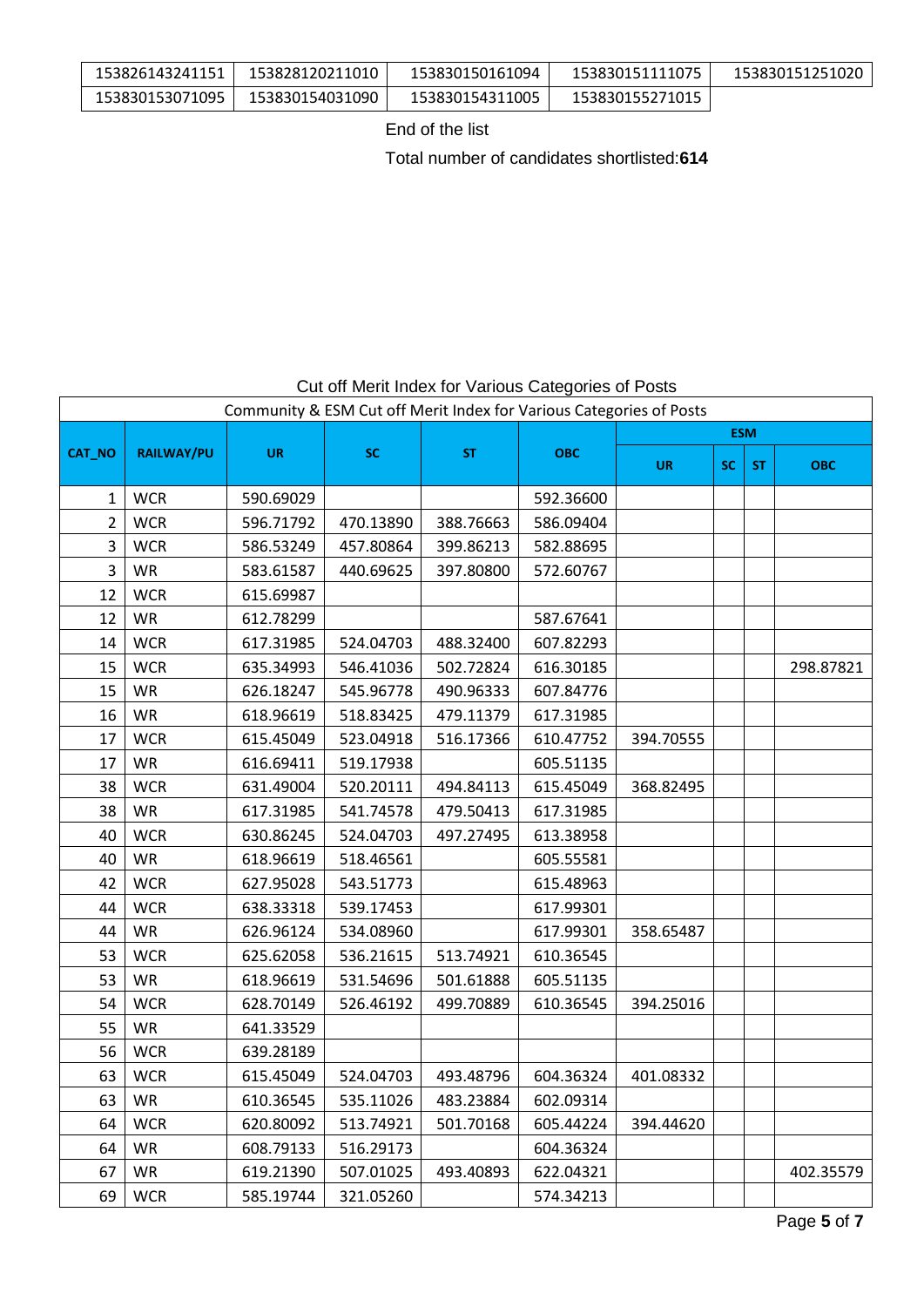|                          | PwBD -R Cut off Merit Index for Various Categories of Posts |                                |     |                 |     |                      |                         |                 |           |                      |     |                 |           |        |     |                 |     |                      |                         |                 |                         |
|--------------------------|-------------------------------------------------------------|--------------------------------|-----|-----------------|-----|----------------------|-------------------------|-----------------|-----------|----------------------|-----|-----------------|-----------|--------|-----|-----------------|-----|----------------------|-------------------------|-----------------|-------------------------|
|                          |                                                             | $\mathsf{R}\text{-}\mathsf{M}$ |     |                 |     |                      | R-LD<br>$\mathbb{R}^2$  |                 |           | R-OD                 |     |                 |           | R-MD   |     |                 |     |                      |                         |                 |                         |
| CAT_NO                   | <b>RAILWAY/PU</b>                                           | $\tilde{5}$                    | ပ္တ | $5\overline{5}$ | OBC | $\tilde{\mathbb{E}}$ | $\overline{\mathbf{c}}$ | $5\overline{a}$ | OBC       | $\tilde{\mathbb{E}}$ | ပ္တ | $5\overline{5}$ | овс       | $\leq$ | ပ္တ | $5\overline{5}$ | OBC | $\tilde{\mathbf{5}}$ | $\overline{\mathbf{s}}$ | $5\overline{a}$ | $\overline{\text{osc}}$ |
| $\overline{\phantom{0}}$ | WCR                                                         |                                |     |                 |     |                      |                         |                 |           |                      |     |                 |           |        |     |                 |     |                      |                         |                 |                         |
| $\sim$                   | <b>WCR</b>                                                  |                                |     |                 |     |                      |                         |                 |           | 408.61225            |     |                 |           |        |     |                 |     |                      |                         |                 |                         |
| $\omega$                 | <b>WCR</b>                                                  |                                |     |                 |     |                      |                         |                 |           |                      |     |                 |           |        |     |                 |     |                      |                         |                 |                         |
| $\omega$                 | $\sum_{i=1}^{n}$                                            |                                |     |                 |     |                      |                         |                 |           |                      |     |                 |           |        |     |                 |     |                      |                         |                 |                         |
| $\overline{12}$          | <b>WCR</b>                                                  |                                |     |                 |     |                      |                         |                 |           |                      |     |                 |           |        |     |                 |     |                      |                         |                 |                         |
| $\overline{12}$          | W <sup>R</sup>                                              |                                |     |                 |     |                      |                         |                 |           | 347.36100            |     |                 | 315.27714 |        |     |                 |     |                      |                         |                 |                         |
| $\frac{4}{1}$            | <b>WCR</b>                                                  |                                |     |                 |     |                      |                         |                 |           |                      |     |                 |           |        |     |                 |     |                      |                         |                 |                         |
| $\frac{1}{2}$            | WCR                                                         |                                |     |                 |     |                      |                         |                 |           |                      |     |                 |           |        |     |                 |     |                      |                         |                 |                         |
| $\frac{15}{1}$           | $\overline{M}$                                              |                                |     |                 |     |                      |                         |                 |           | 484.08781            |     |                 | 413.04037 |        |     |                 |     |                      |                         |                 |                         |
| $\frac{91}{2}$           | ΨR                                                          |                                |     |                 |     |                      |                         |                 |           | 411.19200            |     |                 |           |        |     |                 |     |                      |                         |                 |                         |
| $\overline{11}$          | <b>WCR</b>                                                  |                                |     |                 |     |                      |                         |                 |           |                      |     |                 |           |        |     |                 |     |                      |                         |                 |                         |
| $\overline{L}$           | $\sum_{i=1}^{n}$                                            |                                |     |                 |     |                      |                         |                 |           |                      |     |                 |           |        |     |                 |     |                      |                         |                 |                         |
| $\frac{8}{36}$           | <b>WCR</b>                                                  |                                |     |                 |     |                      |                         |                 |           |                      |     |                 |           |        |     |                 |     |                      |                         |                 |                         |
| $\frac{8}{36}$           | $\frac{1}{2}$                                               |                                |     |                 |     |                      |                         |                 | 284.69675 | 501.03649            |     |                 | 458.87747 |        |     |                 |     |                      |                         |                 |                         |